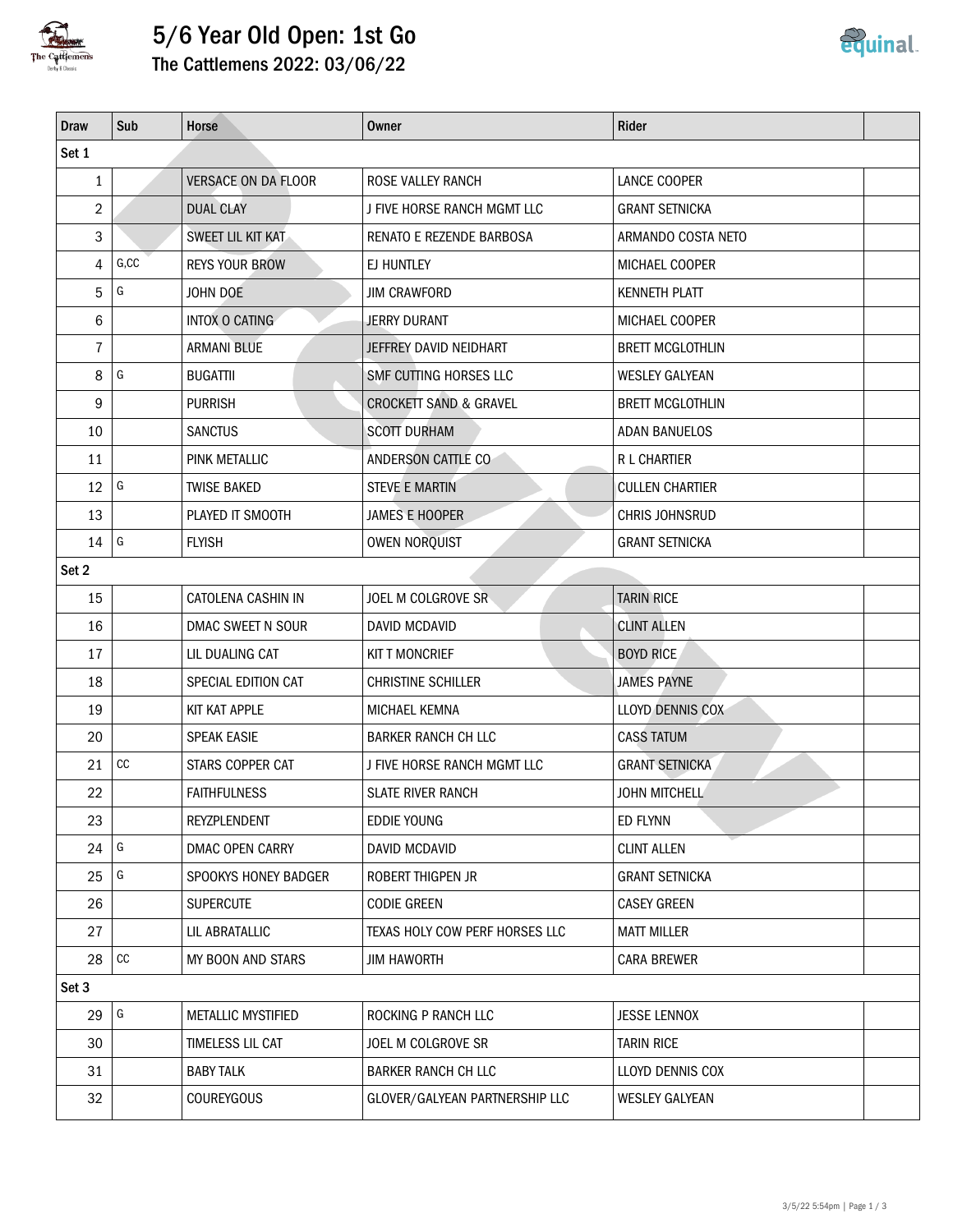

## 5/6 Year Old Open: 1st Go The Cattlemens 2022: 03/06/22



| <b>Draw</b> | Sub         | Horse                     | Owner                                                          | <b>Rider</b>            |
|-------------|-------------|---------------------------|----------------------------------------------------------------|-------------------------|
| 33          |             | CINCA METALLIC            | ROCKING P RANCH LLC                                            | <b>JESSE LENNOX</b>     |
| 34          | G           | <b>WALK THA LINE</b>      | J FIVE HORSE RANCH MGMT LLC                                    | <b>GRANT SETNICKA</b>   |
| 35          |             | <b>FANCY METELES</b>      | <b>CODY HEDLUND</b>                                            | <b>CODY HEDLUND</b>     |
| 36          |             | <b>STOLE A KISS</b>       | KATHLEEN MOORE                                                 | <b>JAMES PAYNE</b>      |
| 37          |             | <b>FLASHIE</b>            | PURSELLEY PERFORMANCE HORSES                                   | MICHAEL COOPER          |
| 38          |             | SHE BE METALLIC           | <b>JIM KARHAN</b>                                              | <b>RUSS WESTFALL</b>    |
| 39          |             | <b>REYDNECK WOMAN</b>     | <b>VERLIE DOING</b>                                            | SALVADOR CABRAL         |
| 40          | G           | <b>TALKIN REYCY</b>       | <b>MARK SENN</b>                                               | <b>CULLEN CHARTIER</b>  |
| 41          | G, CC       | <b>BOWFLEX</b>            | <b>BILLIE AYLESWORTH</b>                                       | ED FLYNN                |
| 42          |             | HIT THA FLO               | MATT AND MEGAN MILLER                                          | <b>MATT MILLER</b>      |
| Set 4       |             |                           |                                                                |                         |
| 43          | G, CC       | <b>REYZIN EM RIGHT</b>    | <b>SARCO CREEK RANCH</b>                                       | <b>BOYD RICE</b>        |
| 44          |             | <b>REYZIN NU DESIRES</b>  | <b>BLAKLEY SIMONEAUX</b>                                       | <b>MATT MILLER</b>      |
| 45          |             | RJ SANNY SQUARED          | JOHNNY COOPER                                                  | <b>CHRISTIAN MILLER</b> |
| 46          | $\sqrt{G}$  | LIL RICKY                 | <b>SLATE RIVER RANCH</b>                                       | <b>JOHN MITCHELL</b>    |
| 47          | G           | <b>RANGER HUGHES</b>      | ROBERT TREGEMBA                                                | <b>KENNETH PLATT</b>    |
| 48          |             | COUNTIN ON LOLA           | LACHLAN PERKS                                                  | <b>NEIL ROGER</b>       |
| 49          | cc          | HUNTIN SMOOTH CASH        | CHRIS BRENGARD                                                 | <b>MATT MILLER</b>      |
| 50          |             | STYLIN ROCKETTE           | JOHN MCCLAREN                                                  | R L CHARTIER            |
| 51          |             | <b>RUBYS SMART REY</b>    | <b>ROB KUIPER</b>                                              | RUSSELL K ELROD         |
| 52          |             | <b>SMACK TALKER</b>       | <b>EDDIE YOUNG</b>                                             | ED FLYNN                |
| 53          | G           | SUEPER HOT                | MARCELLE LEBLANC                                               | <b>RANDY CHARTIER</b>   |
| 54          | G, CC       | FIVE DOLLAR FINE          | PLANTATION FARMS LLC                                           | <b>ADAN BANUELOS</b>    |
| 55          | G           | <b>MAMAZ BOY</b>          | <b>SLATE RIVER RANCH</b>                                       | <b>JOHN MITCHELL</b>    |
| 56          |             | <b>MOE BETA</b>           | FAZENDA BARRINHA CORPORATION                                   | ARMANDO COSTA NETO      |
| Set 5       |             |                           |                                                                |                         |
| 57          |             | <b>COUNTIN HOT CHECKS</b> | <b>JAMIE LYNN HILL</b>                                         | <b>JAIME SNIDER</b>     |
| 58          | G           | <b>CALIENTEE</b>          | CIRCLE R CUTTING HORSES LLC                                    | <b>CULLEN CHARTIER</b>  |
| 59          | G           | CASINO BOSSES             | PLANTATION FARMS LLC                                           | <b>ADAN BANUELOS</b>    |
| 60          |             | SADDLING AT SUNRISE       | <b>BURNETT RANCHES LLC</b>                                     | <b>BOYD RICE</b>        |
| 61          |             | <b>BOONIFIED</b>          | SDP BUFFALO RANCH                                              | <b>CHRISTIAN MILLER</b> |
| 62          | $_{\rm CC}$ | LIMITS BY EIGHT           | BOSQUE RANCH PERFORMANCE HORSES AND<br>BOSQUE RANCH EVENTS LLC | <b>GEOFFREY SHEEHAN</b> |
| 63          |             | <b>KR ISADORABLE</b>      | KATHLEEN MOORE                                                 | LLOYD DENNIS COX        |
| 64          |             | <b>IREYDESCENT</b>        | <b>TETON RIDGE</b>                                             | <b>GEOFFREY SHEEHAN</b> |